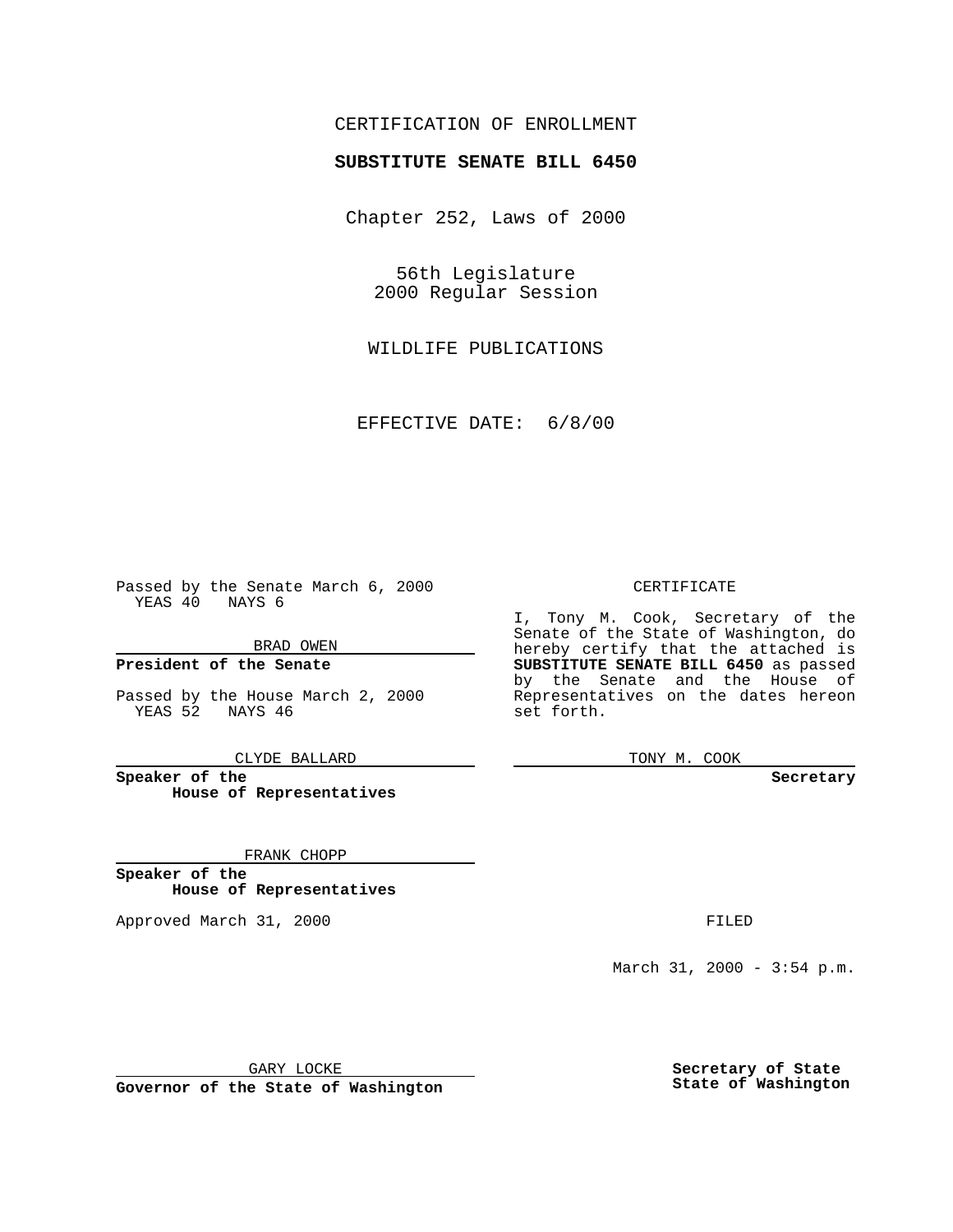## **SUBSTITUTE SENATE BILL 6450** \_\_\_\_\_\_\_\_\_\_\_\_\_\_\_\_\_\_\_\_\_\_\_\_\_\_\_\_\_\_\_\_\_\_\_\_\_\_\_\_\_\_\_\_\_\_\_

\_\_\_\_\_\_\_\_\_\_\_\_\_\_\_\_\_\_\_\_\_\_\_\_\_\_\_\_\_\_\_\_\_\_\_\_\_\_\_\_\_\_\_\_\_\_\_

#### AS AMENDED BY THE HOUSE

Passed Legislature - 2000 Regular Session

# **State of Washington 56th Legislature 2000 Regular Session By** Senate Committee on Natural Resources, Parks & Recreation (originally sponsored by Senator Jacobsen)

Read first time 02/03/2000.

 AN ACT Relating to wildlife publications; adding a new section to chapter 77.12 RCW; and repealing RCW 77.12.185 and 75.08.235.

BE IT ENACTED BY THE LEGISLATURE OF THE STATE OF WASHINGTON:

 NEW SECTION. **Sec. 1.** A new section is added to chapter 77.12 RCW to read as follows:

 (1) The department shall deposit all moneys received from the following activities into the state wildlife fund:

 (a) The sale of interpretive, recreational, historical, educational, and informational literature and materials;

 (b) The sale of advertisements in regulation pamphlets and other appropriate mediums; and

 (c) Enrollment fees in department-sponsored educational training events.

 (2) Moneys collected under subsection (1) of this section shall be spent primarily for producing regulation booklets for users and for the development, production, reprinting, and distribution of informational and educational materials. The department may also spend these moneys for necessary expenses associated with training activities, and other activities as determined by the director.